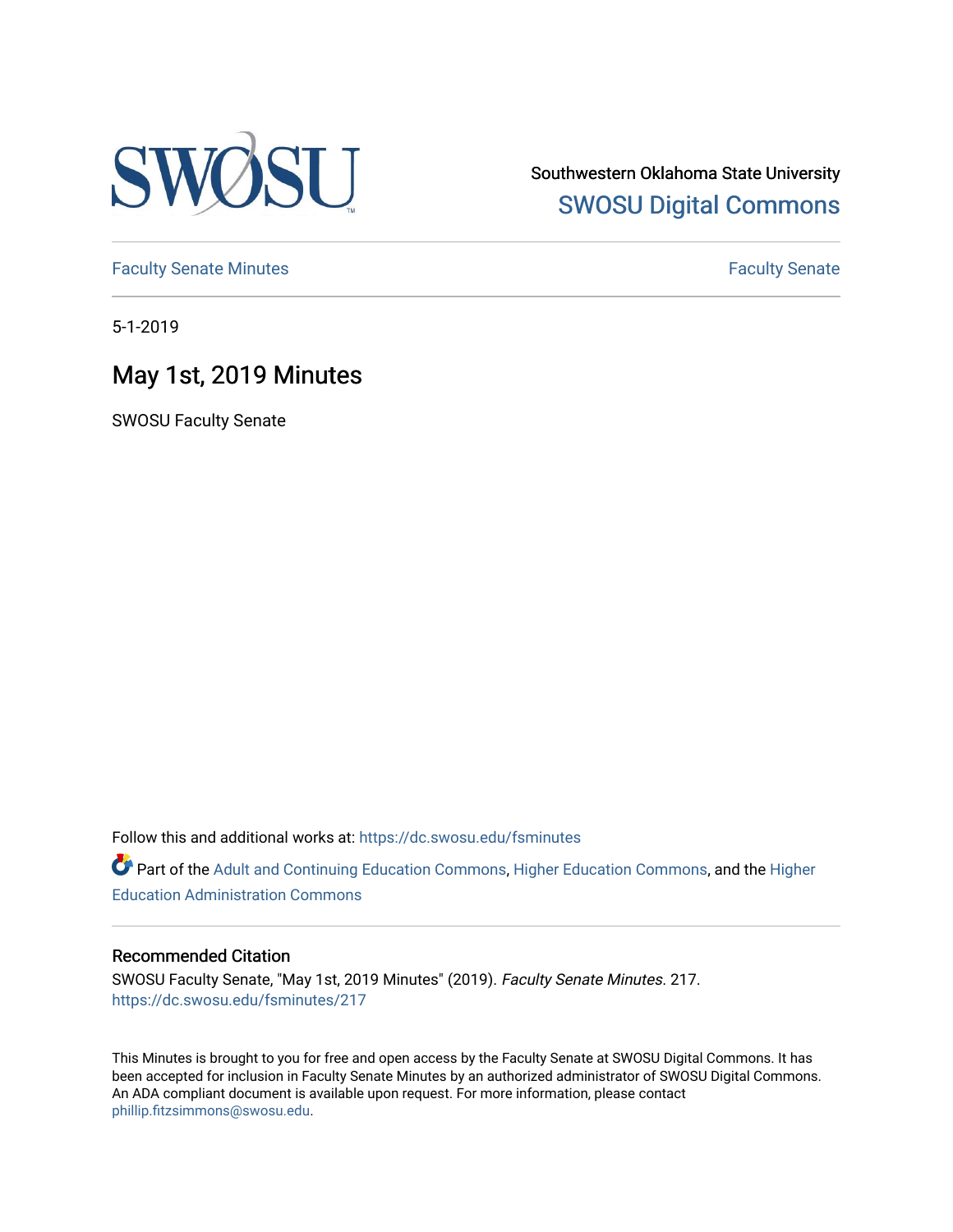# SWOSU Faculty Senate

May 1st, 2019

- **I. Call to Order:** Faculty Senate President Amanda Smith-Chesley called the May meeting of the Faculty Senate to Order at 4:00 pm in HEC 213.
- **II. Establishment of a Quorum:** Wayne Anderson, Landry Brewer (via Zoom), Stephen Burgess, Yu-Ling Chen, Carmen Nickel, Tommye Davis (via Zoom), Phillip Fitzsimmons, Swarup Ghosh, Robin Griffeath, Meri Hix (via Zoom), LeaAnne Hume, Paul Hummel, Sunu Kodumthara, Sharon Lawrence, Jack Li, Scott Long, David Martyn, Holly McKee (via Zoom), Evette Meliza, Kathy O'Neal, Cynthia Pena (via Zoom), Geo Kelly, Hardeep Saluja, Lisa Boyles, Amanda Smith-Chesley, Tony Stein, Karen Sweeney, Muatasem Ubeidat (via Zoom), Cheri Walker (via Zoom).
- **III. Certification of Substitutes: Carmen Nickel for Rachel Davis (Nursing & Allied)** Health); Dr. Geo Kelly for Hank Ramsey (Business)
- **IV. Presentation of Visitors:** Alex Lee, Carie Strauch, Nathan Brooks, Amanda Evert, Chris Horton, Sherri Brogden, Melanie Clayborn (via Zoom).
- **V. Approval of Minutes:** Approved by unanimous voice vote.
- **VI. Announcements**
	- A. President Amanda Smith-Chesley
		- 1. Memorials for Dean Cindy Dougherty: Candlelight Service, Thurs. May 2<sup>nd</sup> 9:00 p.m. Clock Tower; Memorial Service Fri. May 3<sup>rd</sup>, 2:00 p.m. First Baptist Church
		- 2. Commencement information is on the SWOSU homepage: <http://www.swosu.edu/commencement/>
	- B. Secretary/Treasurer Holly McKee
		- 1. Roll Sheet—please sign
		- 2. Treasurer's Report
			- a) BancFirst
				- (1) March Balance: \$1913.88
				- (2) Withdrawal: \$0
				- (3) Deposit: \$0
				- (4) Current Balance: \$1913.08
			- b) University Account
				- (1) March Balance: \$105.01
				- (2) Current Balance: \$105.01
	- C. President-Elect Stephen Burgess: Nothing to report.
	- D. Past President Jerry Dunn: Not present.
	- E. Faculty Athletic Representative: Bo Pagliasotti: Not present.
	- F. Student Government Representative: Marshall Wallace Not present.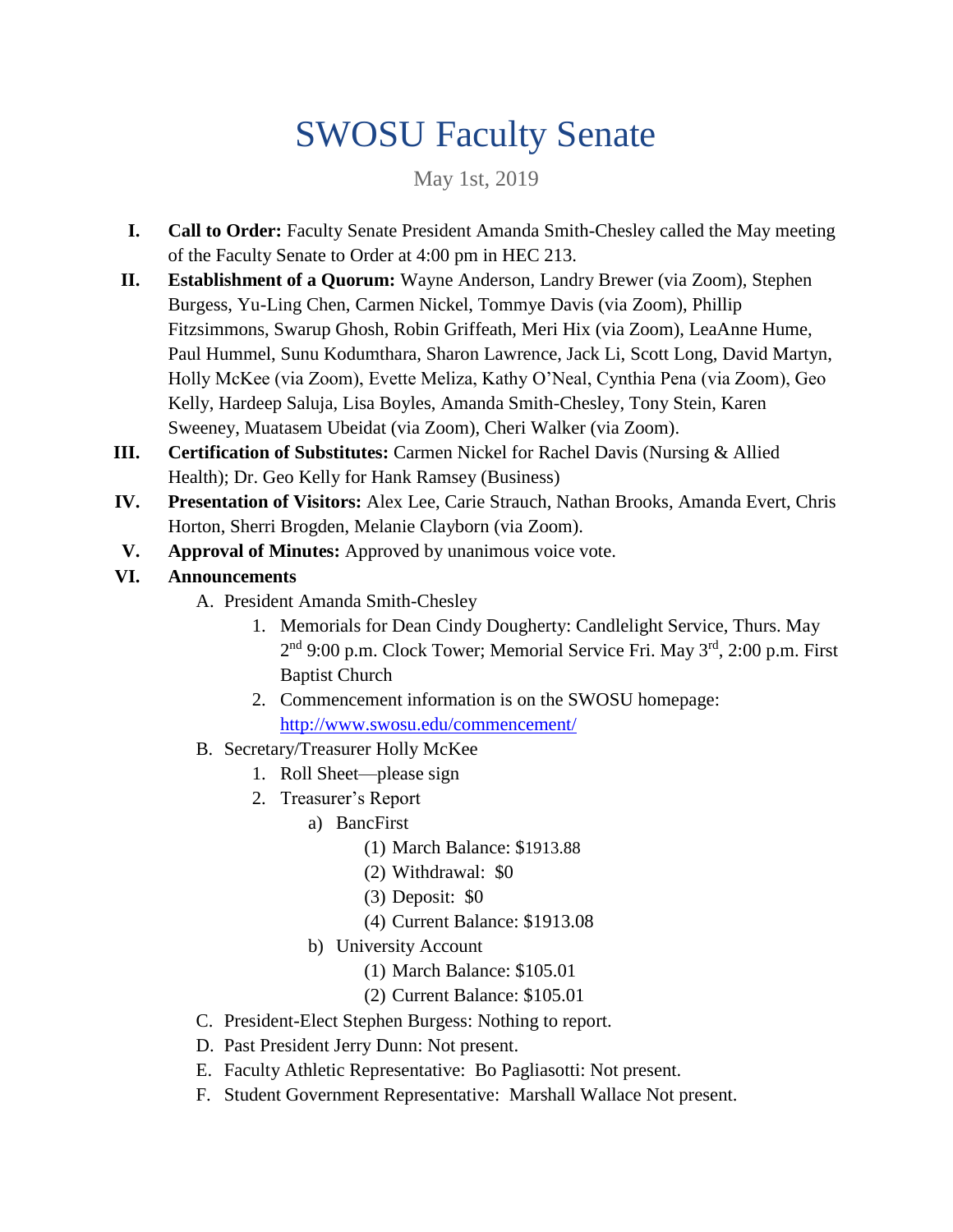#### **VII. Reports from Standing and Ad Hoc Committees:**

 A**. Nominating Committee**: from Scott Long, Chair (see attached ballot) Approved by unanimous voice vote.

B. **Judiciary Committee:** from Jerry Dunn, Chair

**Faculty Senate Motion 2019-05-01:** Proposed Amendment to the Constitution of the Faculty of Southwestern Oklahoma State University (*Appendix A*).

**Rationale.** Faculty Senate apportionment needs to be revised to reflect the inclusion of Sayre faculty into departments.

Motion carried by show of hand vote.

#### **VIII. Unfinished Business:**

A. Open Secretary-Treasurer Position: Call for volunteers

Amanda Evert volunteered for the position. She was elected by unanimous voice vote.

B. Foundation Scholarship Committee Faculty Senate Representative: Two volunteers: Cynthia Pena and Jessica Salmans. Cynthia was elected by show of hand vote.

#### **IX. New Business:**

- A. **We thank the following outgoing senators for their service:** Dr. Ann Russell (Ed), Dr. Cheri Walker (Pharm), LeaAnne Hume (Nursing), Dr. Cynthia Pena (Lang/Lit), Dr. Eric Paul (Bio), Dr. Robin Griffeath (Music), Dr. Jack Li (Comp. Sci/Engineering), Dr. Holly McKee (Bus)
- B. **We welcome back the following senators who will be continuing in new or partial terms:** Dr. Jerry Dunn (Social Sci), Dr. Evette Meliza (Ed), Dr. Hank Ramsey (Bus), Dr. Hardeep Saluja (Pharm), Dr. Sharon Lawrence (Allied Health)
- C. **We welcome the following senators who are beginning new terms and serving until 2022:** Dr. Sherri Brogdon (Ed), Dr. Melanie Claborn (Pharm), Dr. Carie Strauch (Nursing), Dr. Tugba Sevin (Lang/Lit), Dr. Amanda Evert (Bus), Dr. Alex Lee (Music), Nathan Brooks (Comp. Sci/Engineering), Dr. Chris Horton (Bio), Jess Parker (Allied Health)
- D. **We thank the following senators who will be serving as incoming/continuing officers for 2019-20:** Dr. Stephen Burgess: President, Dr. Karen Sweeney: president elect, Dr. Scott Long: parliamentarian, and Phillip Fitzsimmons: archivist
- E. **2019-2020 Faculty Senate meeting dates (Appendix B).**
- **X. Adjournment:** 4:32 pm.
- **XI. Next Meeting: Tuesday, June 25th at 3 pm**

Respectfully submitted,

Amanda Smith-Chesley, Faculty Senate President